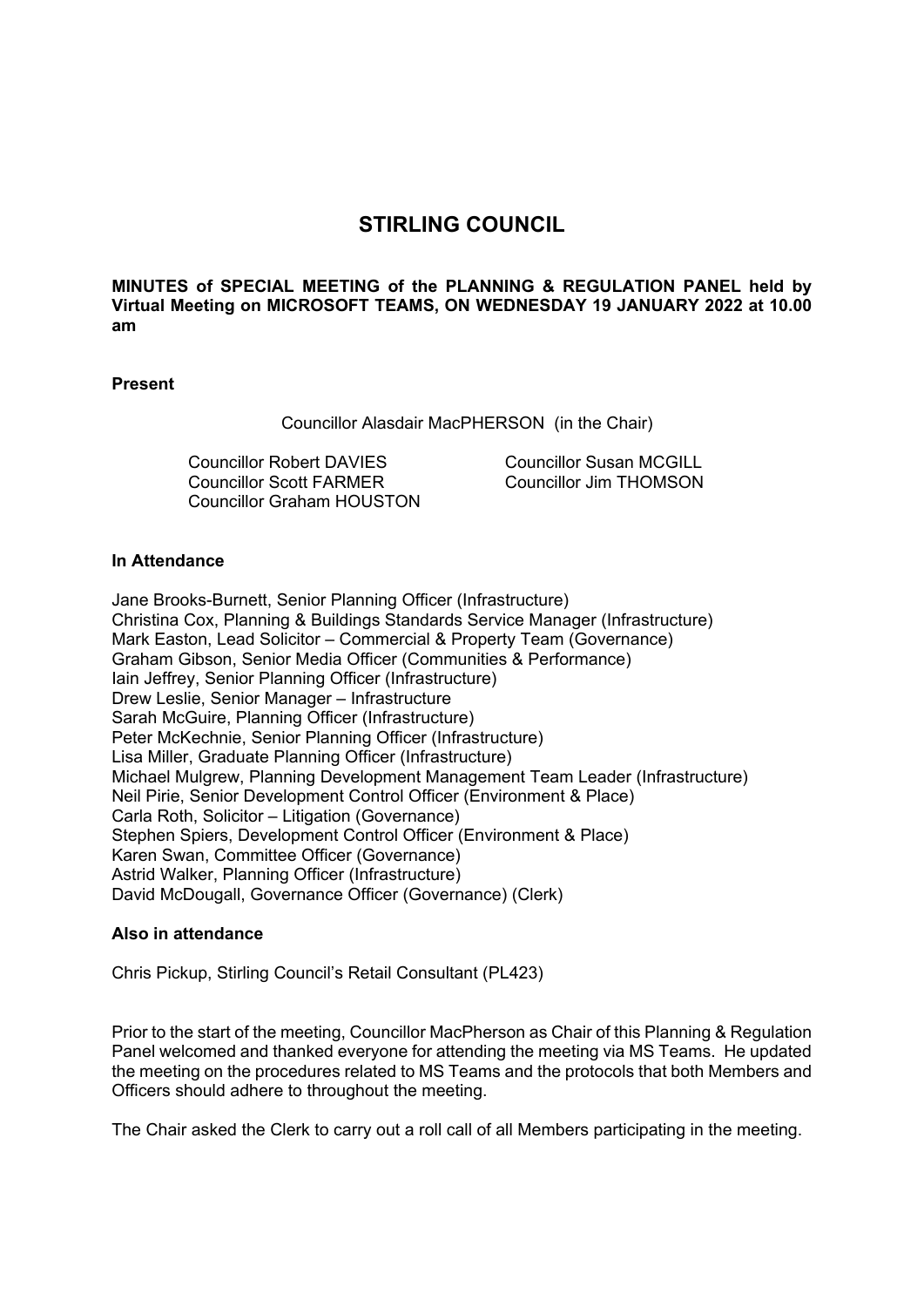# **PL419 APOLOGIES AND SUBSTITUTIONS**

There was no apologies or substitutions.

# **PL420 DECLARATIONS OF INTEREST**

Councillor Farmer, Councillor Houston and Councillor McGill all declared an interest in PL422 - Erection of 89No. Dwelling Houses with (in principle) Erection of 5No. class 4/Class 1 Buildings and Care Home Facility, Demolition of Remaining Buildings and Remediation of the Site, with Associated Infrastructure, Open Space, Landscaping Drainage and Tree Works at Land and Buildings at Former Killearn Hospital, Killearn - Cala Management Ltd - 20/00098/FUL – Hearing as Members of the Clackmannanshire and Stirling Integrated Joint Board (IJB).

Following clarification from Governance, it was noted that a special dispensation had been granted to Members of the IJB. Councillors Farmer, Houston and McGill felt they could be balanced and apply sound judgement and would partake within the item.

Councillor MacPherson as Chair of the Planning & Regulation Panel updated the meeting on the procedures related to MS Teams Hearing process and the protocols that all should adhere to throughout the next three items.

# **PL421 CONSTRUCTION AND OPERATION OF SHELLOCH WIND FARM INCLUDING FIVE WIND TURBINES WITH ASSOCIATED ACCESS AND INFRASTRUCTURE INCLUDING TRACKS, HARD STANDING, CONTROL BUILDING, BORROW PIT AND ANEMOMETER MAST AT LAND 2KM NORTH WEST OF WESTER CRINGATE AND SOUTH OF LING HILL, FINTRY - FORCE 9 ENERGY LLP AND EDFR - 20/00840/FUL – HEARING**

A report was submitted by the Senior Manager – Infrastructure that detailed planning permission was sought by Force 9 Energy LLP and EDF Renewables to construct and operate a windfarm with associated access and infrastructure. The windfarm was to comprise of five turbines, two of which would have a maximum tip height of 180m and three of which would have a maximum tip height of 149.5m.

The application was a major planning application under the terms of the Town and Country Planning (Hierarchy of Developments) (Scotland) Regulations 2009. The application for planning permission was accompanied by an Environmental Impact Assessment in accordance with the Town and Country Planning (Environmental Impact Assessment) (Scotland) Regulations 2017 (as amended).

A Hearing request had been made by the applicant within timescales according to procedure in order to have the opportunity to address the Panel.

The report formed the Report of Handling for the planning application in compliance with the Town and Country Planning (Development Management Procedure) (Scotland) Regulations 2013.

The Planning Development Management Team Leader and Lead Solicitor – Commercial & Property Team notified that conditions 2 & 42 had been reviewed and requested delegated authority to officers to amend wording due to accumulative impact assessment.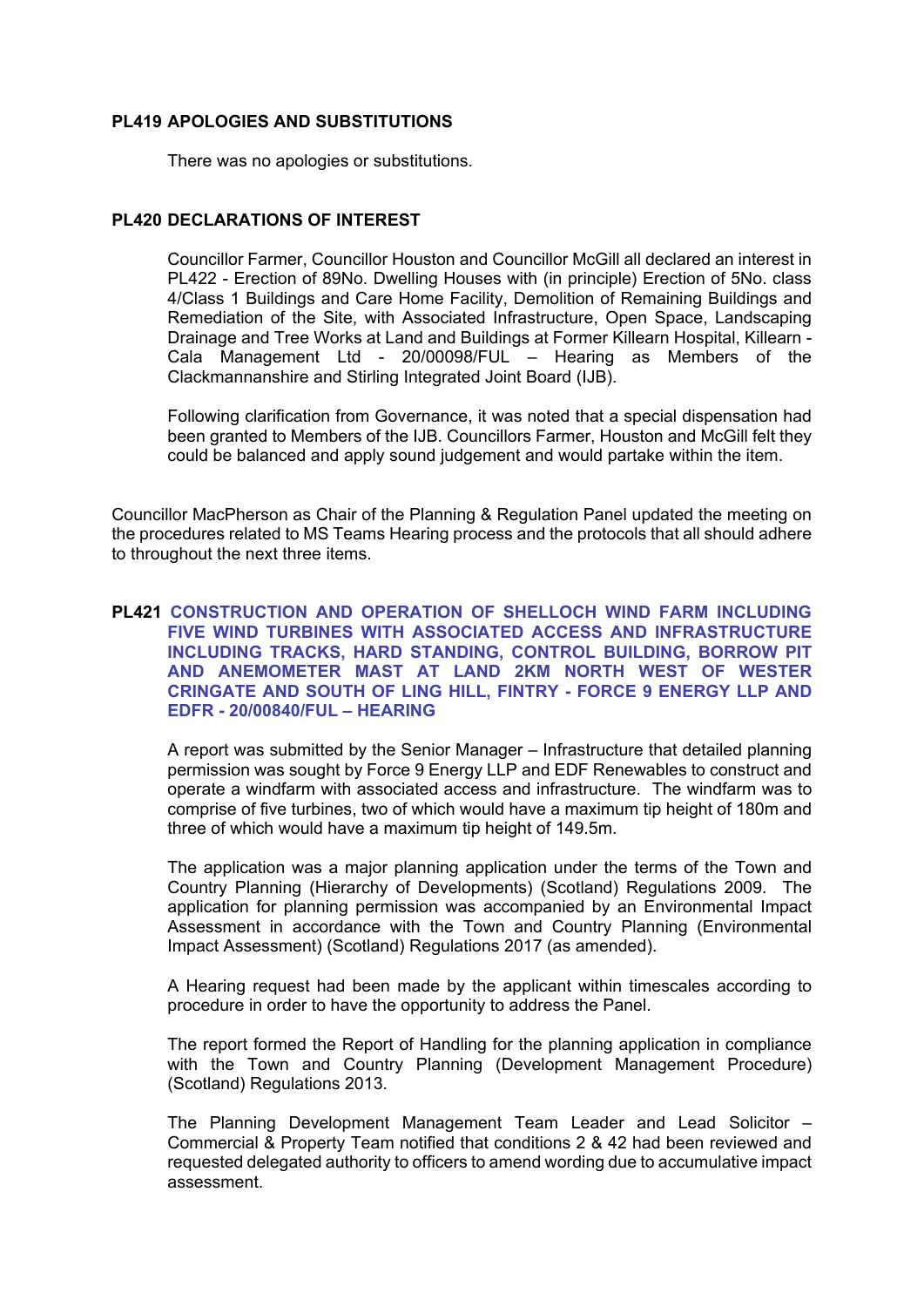The Senior Planning Officer introduced the report and updated Members with the presentation of maps of the proposed site.

### Applicant

Mr Andrew Smith, Head of Planning & Development for Force 9 Energy presented his company's case.

The Shelloch planning application would be located on the site of the consented Craigton and Spittalhill windfarm. The site had already been considered acceptable for wind farm development under Council Policy.

The Scottish Government had a target to achieve 'Net Zero' carbon emissions by 2045, one of the most ambitious Climate Change programmes in the world.

The Scottish Government's draft onshore wind policy sought additional onshore wind capacity of up to 12GW within 8 years by 2030. Since the first onshore windfarm was installed in 1995 there had been 8.4GW capacity installed in Scotland in 26 years.

NPF4 would support this ambition and would recognise the Climate Emergency was a key material planning consideration.

The Shelloch project design would get the best out of the wind resource on the site generating over 80% more electricity from 2 less turbines compared with the consented project by using modern efficient turbine designs. The Carbon payback time for the project was 1.5years, meaning it would be 'carbon positive' for 28.5 years.

Shelloch represented almost a £30m investment into the Stirling economy and Force 9 Energy expected Stirling businesses to benefit from about £2.5million spend in the local area. Force 9 Energy expected to support a workforce of 30 through the construction period and the project would generate 4 jobs during its 30 year operational period.

Force 9 Energy had consulted extensively with local communities using an innovate online platform during the pandemic which included interactive materials. The project would offer both shared ownership which some community groups were actively looking at and separately a community benefit of £5,000 per MW per annum. That equated to an index linked community benefit pot of £3.6million over the project lifetime.

Force 9 Energy had already agreed with communities that benefit would be split equally 6 ways within communities of interest, representing the closest community council areas to the site. That would give each of the 6 community councils £600,000 over the project lifetime to spend on community focussed projects.

The benefits of the development significantly outweighed any adverse effects and the project was supported and in fact encouraged by current and emerging policy.

The applicant thanked the Panel Members for their time and advise he would be happy to answer any questions.

The Chair thanked Mr Smith for his presentation.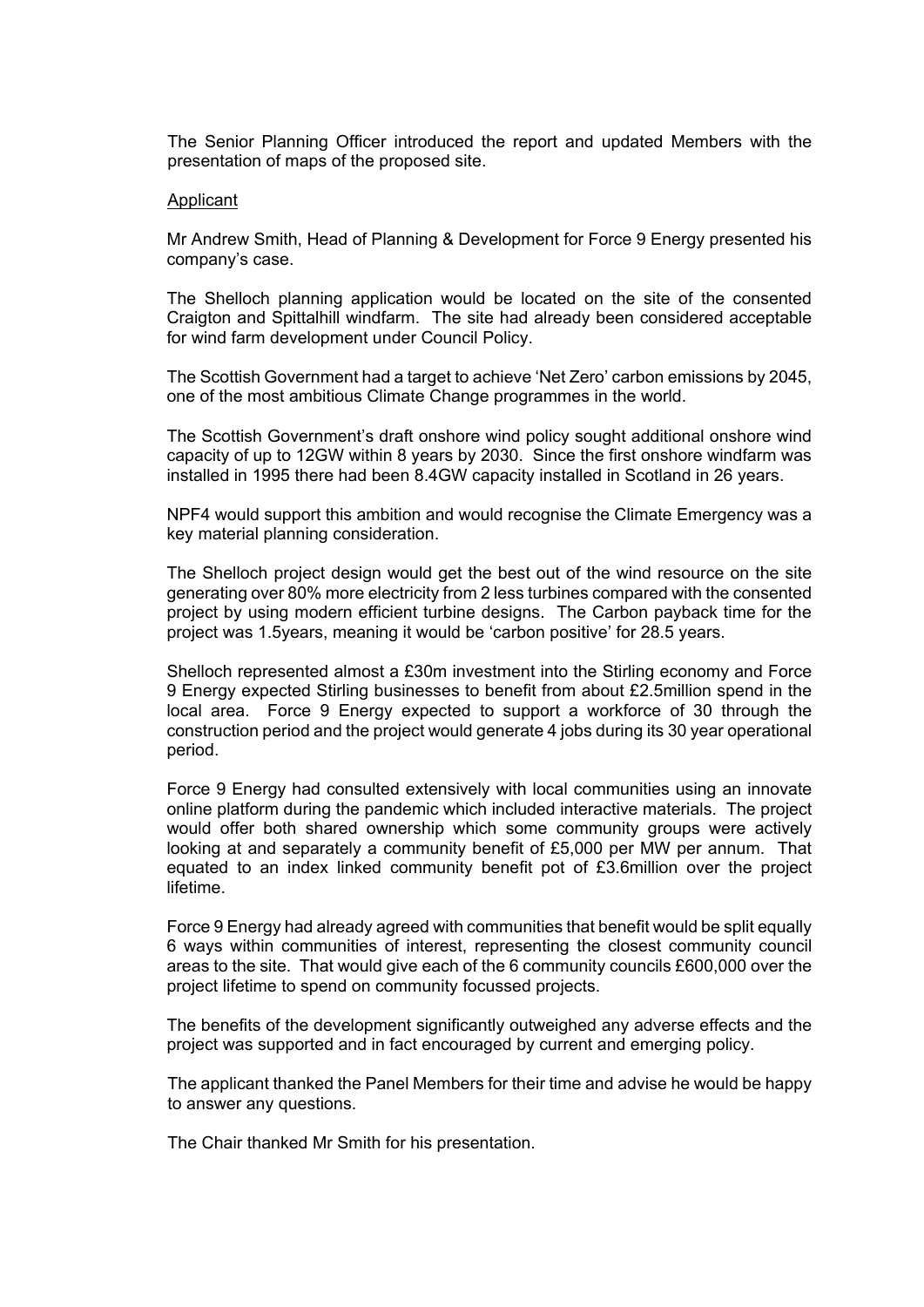# **Supporter**

Mr David King, on behalf of Gargunnock Community Council, presented his case.

As a general principle the Community Council was supportive of the development of renewable energy as it reduced the carbon footprint of electricity generation. The proposed development would generate electricity from a renewable resource, and based on the applicants assessment would produce 84% more energy than the previously Consented Development with 2 fewer turbines, and consequently would contribute to Scottish Government greenhouse gas reduction targets.

The proposed development was in an area identified in the Local Development Plan as potentially suitable for additional turbines. The Community Council's view was the location was preferable to locate additional turbines adjacent to existing wind farms so as to limit their proliferation into other areas, which may be more environmentally sensitive.

It was recognised that there would be some environmental impact due to the higher blade height and minor westward extension on the Fintry Hills. In general, the impact would not be visible from Gargunnock village. In relation to the earlier Kingsburn Wind Farm, the Community Council at that time had taken the view that the generally undulating moorland of the Gargunnock and Fintry Hills was not an area of high scenic value that needed stringent protection. It was considered that the cumulative impact of the proposed Development and the adjacent existing windfarms would not be sufficient to override that previous view.

There had been no significant negative impacts on the village from the existing Earlsburn and Kingsburn wind farm developments, so the addition of 5 more turbines would not be expected to create any future concern.

Gargunnock Community Council had actively communicated details of the proposed Development to Gargunnock residents, and had previously pointed residents towards the Developer's public consultation, as well as to other sources of further information.

Gargunnock Community Council had received a submission from Gargunnock Community Trust, a charity with the stated purpose of supporting Gargunnock residents. The submission included a detailed assessment of the proposed wind farm development, and concluded that subject to all necessary mitigating measures, Gargunnock Community Trust supported the proposed Shelloch Wind Farm planning application."

The Developer had stated that operation of the proposed Development would not prevent people from visiting the area or undertaking recreational activities in the area, and there may be enhanced opportunities for recreation through the use of upgraded tracks on the site that could be used for walking and mountain biking.

In conclusion, subject to all appropriate mitigating measures being put in place, Gargunnock Community Council supported the Shelloch Wind Farm planning application.

Mr King thanked the Panel Members for their time and advised he would be happy to answer any questions.

The Chair thanked Mr King for his presentation.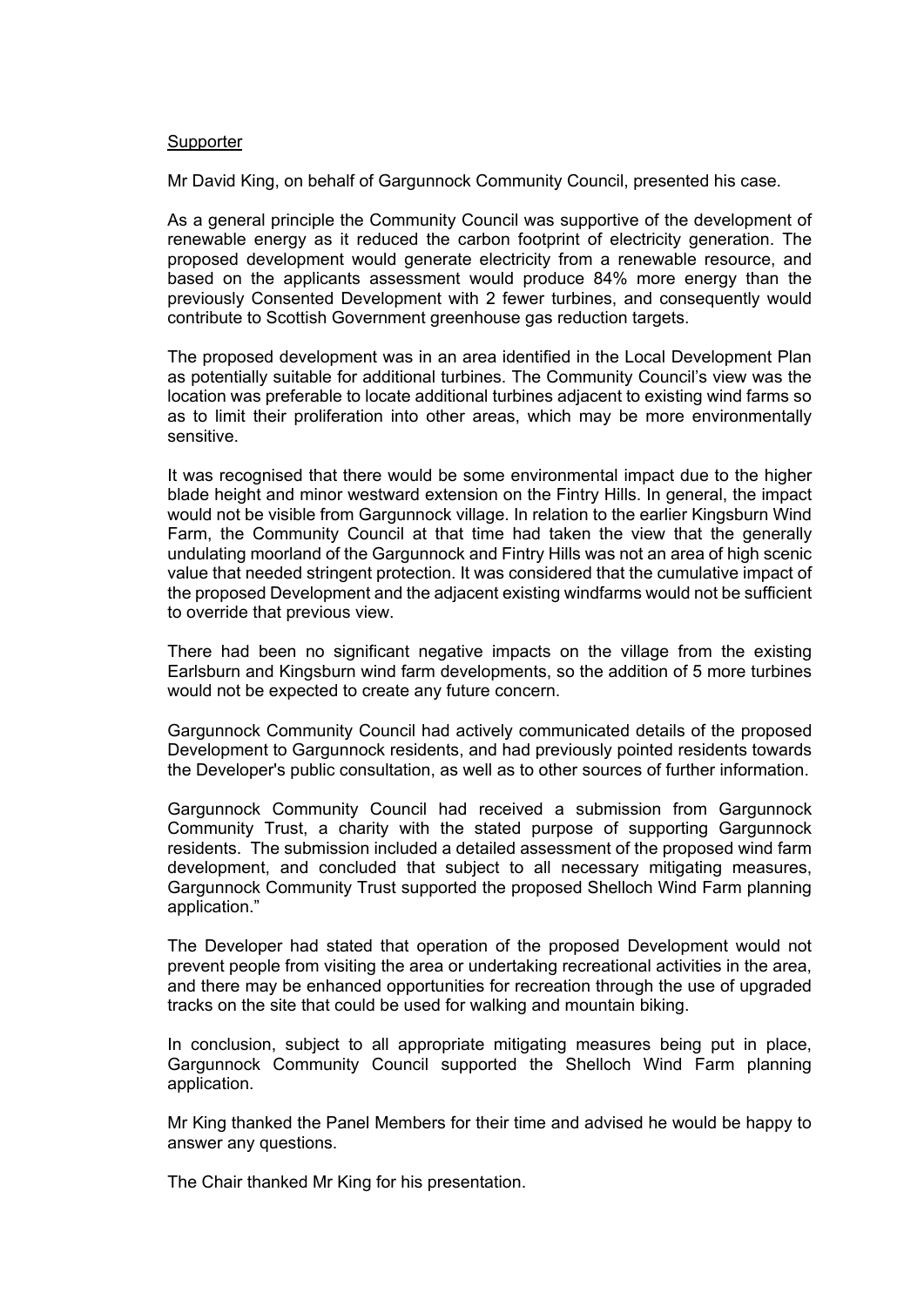# Objector(s)

Mr John-Paul Wilkinson on behalf of local residents, presented his case as the first of two individuals to speak in objection to the application, sharing the 5 minute period between them.

As a Stirling Council resident who lived just outside the village of Thornhill, Mr Wilkinson objected to the development.

The Council's guidance stated that there was very little capacity for turbines under 110m tall and no capacity for turbines over 110m. The Shelloch turbines proposed were 149.5m and 180m tall. 180m was over 60% higher than what was deemed unacceptable by the Council. To put it into perspective, 180m was equivalent to 3 times the height of the Wallace monument.

Stirling Council's Guidance referred to the 'particular sensitivity' of the Stirling area and stated that Forth Valley and surrounding hills tend to be experienced as a single landscape composition rather than individual features. And that 'there remains very limited capacity for further windfarm development of varying scales within the study area if the intrinsic qualities of the landscape are to be maintained'.

The proposed development site sat at the centre of a rolling hill scape, which ran from Gargunnock to Dumgoyne. Together, with views to Ben Ledi on the other side of the valley it was part of the stunning 360 panorama from the carse of Stirling, which was enjoyed by thousands of visitors and those living in the surrounding villages. It was by no means a wind turbine dominated landscape. Currently only part of one smaller turbine in Fintry was visible on that side of Kippen hills and it would mean the destruction of an unspoilt landscape.

A windfarm development of Shelloch's size would sit above the hill edge, breaking the horizon and destroying the stunning landscape with an industrial scale development. It would be an unacceptable landscape change and would be completely out of proportion with the rolling hill setting.

The turbines would sit prominently above the horizon and would be clearly visible day and night; with red lights illuminating the moving blades.

The size, scale and layout of the proposed development would not only have a hugely negative impact on the landscape for decades to come; it would damage tourism and the local economy which were desperately relied on as a source of income. Small rural villages needed all the help they could get to preserve and protect the beauty of local landscapes and attract visitors.

Mr Wilkinson urged the Panel to reject this application on behalf of its communities and not ignore its own guidance.

Ms Kate Sankey on behalf of local businesses and residents, presented her case as the second of the two individuals to speak in objection to the application.

Ms Sankey was a local farmer running a small agritourism business on the Carse of Stirling adjacent to Flanders Moss National Nature Reserve.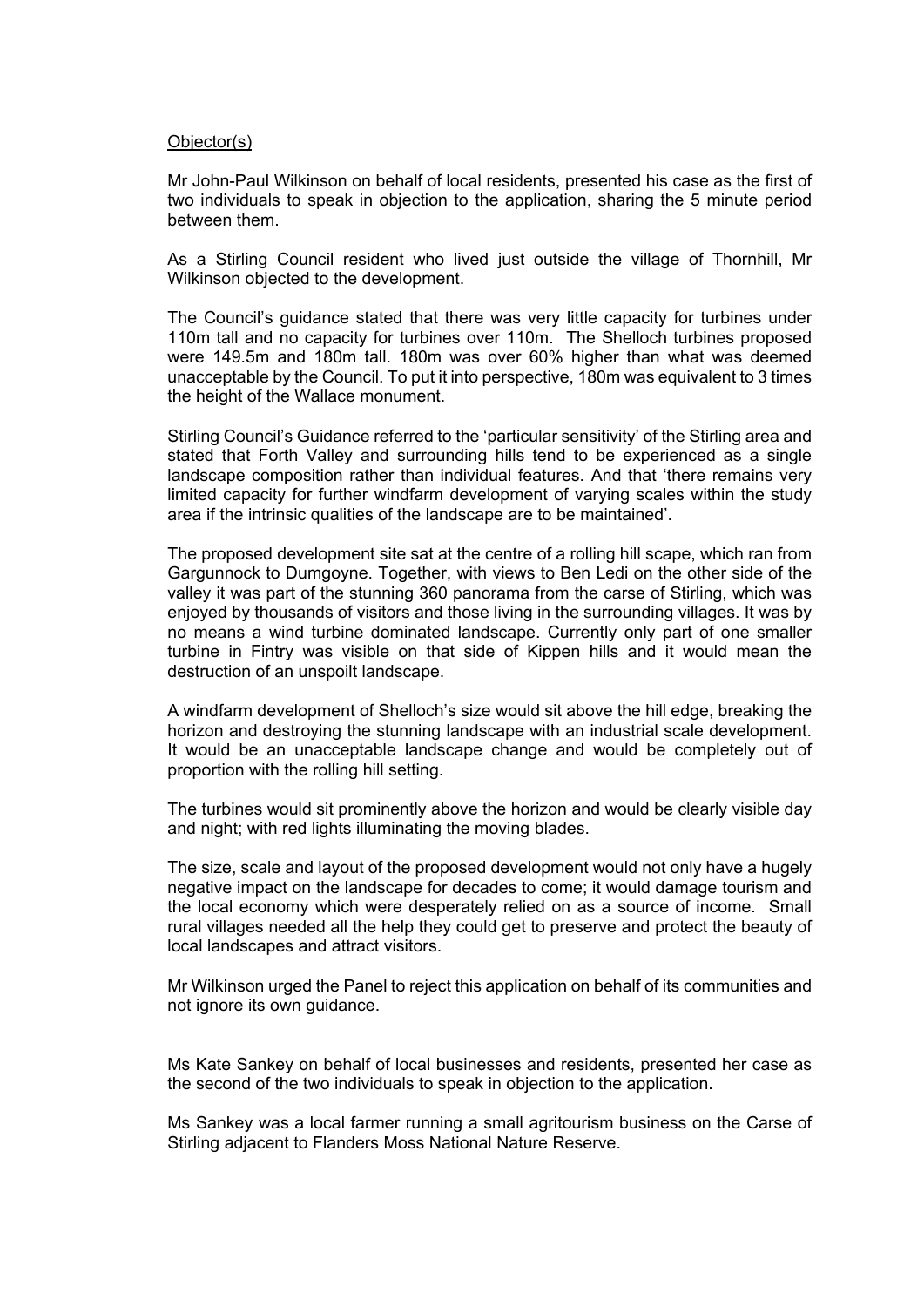The recommendation for approval was mostly based on the previous 2015 application which was refused by the Planning Authority rightly on landscape terms. The application was fundamentally different in size, scale and therefore impact to the old one. Stirling Council's own Guidelines stated that there was no capacity for more than 110m.

The impact on tourism was dismissed on the basis of a consultant report stating that the landscape impact of windfarms was subjective. This part of Stirlingshire was highly dependent on tourism and visitor' experience. Driving or cycling the A873 to Aberfoyle was extremely popular all year with a main attraction being the expansive views south over Flanders Moss towards the ridge.

These turbines on the north facing slope of the escarpment at the notch known as the Spout of Ballocheam would create a "landscape of wind turbines" where there was bite at present and was exactly what the guidelines had identified as being unacceptable.

The damage to the peat soils of such a massive construction site was very significant. Knowing just how important peatland restoration would be. And how easy it was to destroy.

Curlew and Black Grouse were the only species considered in the ornithological study  $-$  as both are in 'unfavourable conservation status. The study suggested that  $8 - 15$ pairs of curlew would be at risk. These numbers would be incredibly significant locally and nationally given the plight of these ground nesting birds whose breeding population in the UK had halved in the past 25 years.

Ms Sankey urged the panel to request a site visit and refuse the application. .

The Chair thanked Mr Wilkinson and Ms Sankey for their presentations.

#### Local Ward Member

Councillor Martin Earl, on behalf of local residents, presented his case.

As the Local Ward Member, Councillor Earl represented the serious concerns held by himself and many others across the two Community Council areas. As recognised in the report these two locations would see the greatest negative impact of the huge turbines the applicant was seeking to locate in an area that already had 33 in place.

These five huge wind turbines would have significant visual and landscape impact and required aircraft warning lights. All existing turbines were no taller than 125metres. The previous application that was refused by the planning authority in 2015 only sought that as a maximum turbine height.

Given the significant increases in turbine size proposed the reporters comments supporting the approval on appeal of the previous application should not be a material consideration used to support recommending approval for this application.

The supplementary Guidance for wind energy developments stated that there was no capacity for very large turbines of 110m+ in the proposed area. The proposal was contrary to that Supplementary Guidance.

Both the National Park and NatureScot referred to the impact, with NatureScot advising that there may be significant adverse effects and eye-catching lights especially from the North.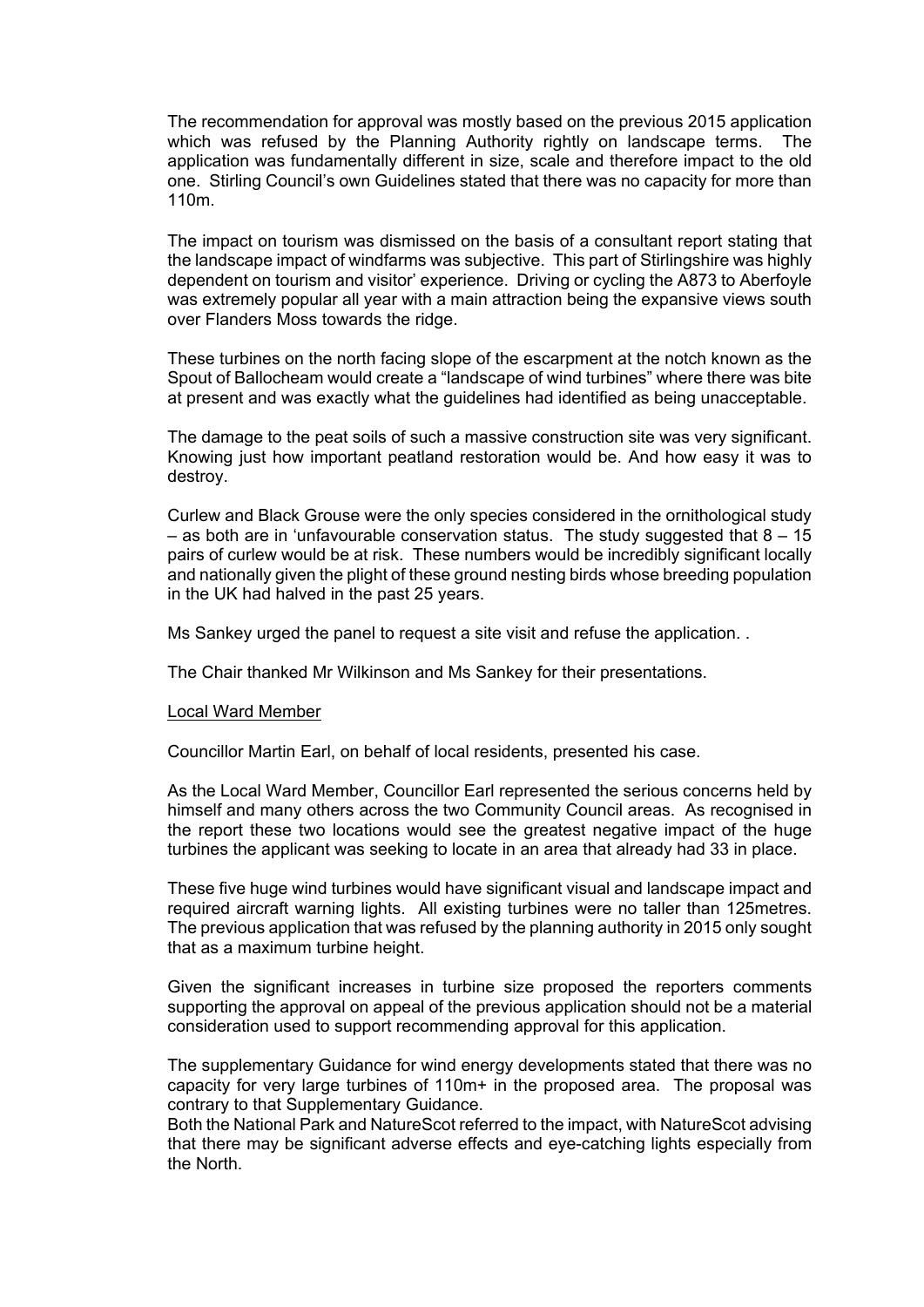Both existing and draft National Planning Frameworks advised that if the impacts identified were unacceptable then proposals for windfarms should not be supported. The justification to support approval was based almost entirely on the approximated increase in generating capacity. The amount of energy generated should not be used as a mitigating factor.

The report clearly stated that Thornhill and Port of Menteith would be the two areas most impacted. It further stated that the overall height and rotor diameters had now significantly increased from the previous application and there would be noticeable increases in the magnitude of landscape and visual impacts compared with the reporter consented scheme.

Given the accepted negative visual impacts for these localities, then that surely would justify refusal under the raft of policies and guidance that would support such a decision.

Should the panel not feel able to refuse the application today, Councillor Earl urged the Panel to postpone any decision and take a site visit to assess the impact on the areas identified in the report from a number of agreed viewpoints.

Councillor Earl thanked the Panel Members for their time. The Chair thanked Councillor Earl for his presentation.

Councillor Earl left the meeting at this point in the proceedings.

In response to Members questions, the Senior Development Control Officer explained that the alternative roads proposed to the original was due the size of the abnormal loads that the vehicles would transport. There would be a new junction at Arnprior created which would solely be used for this purpose.

The Applicant responded to Members questions and confirmed that the larger turbines would generate more power from wind resource and that the turbines would be built abroad due to no manufacturers within the UK.

# **Decision**

The Planning & Regulation Panel agreed to approve the application subject to the conditions set out within Appendix 1 of the submitted report, noting delegated authority to officers to amend wording of conditions 2 and 42 due to accumulative impact assessment.

(Reference: Report by Senior Manager - Infrastructure, dated 24 November 2021, submitted)

> The Chair adjourned the meeting at 11.40am to allow Applicant, Supporter and Objectors to leave the meeting.

The Meeting reconvened at 11.50am, noting All Elected Members, previously noted, present.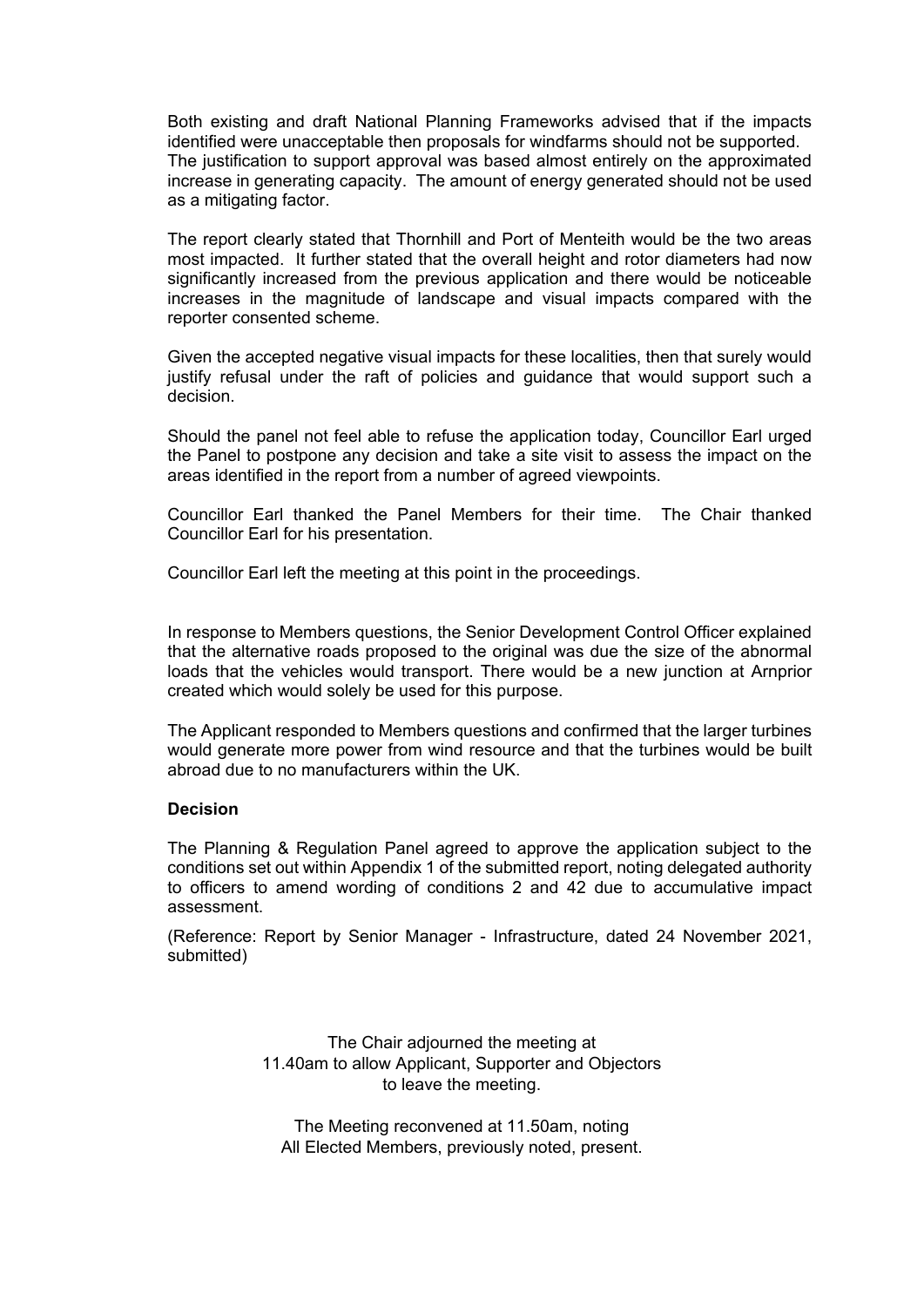# **PL422 ERECTION OF 89NO. DWELLING HOUSES WITH (IN PRINCIPLE) ERECTION OF 5NO. CLASS 4/CLASS 1 BUILDINGS AND CARE HOME FACILITY, DEMOLITION OF REMAINING BUILDINGS AND REMEDIATION OF THE SITE, WITH ASSOCIATED INFRASTRUCTRE, OPEN SPACE, LANDSCAPING DRAINAGE AND TREE WORKS AT LAND AND BUILDINGS AT FORMER KILLEARN HOSPITAL, KILLEARN - 20/00098/FUL – HEARING**

The Senior Manager – Infrastructure submitted a report that was being brought before Members for a Hearing following the decision of Planning and Regulation Panel on the 9 November 2021. There had been no changes to the report presented to Panel on 9 November 2021, which was attached as Appendix B to the submitted report.

The Planning Development Management Team Leader introduced the report and updated Members with the presentation of maps of the proposed site.

### Applicant Agent

Mr Andrew Woodrow from Barton Willmore, on behalf of his applicant CALA, presented their case. It was also noted that Graham McNeil (CALA) and Mike Bradley (JPB), were in attendance should any technical questions arise.

CALA acquired the majority of the site but not the whole site and could only assume rights over the land they had acquired.

The reason in requesting the change in conditions was that the original conditions with the planning application detailed that the housing site and the existing buildings would be demolished and land remediated prior to any commencement of buildings. CALA would not be able to accomplish and evidence the demolition and remediation as part of the land was not CALA's and therefore would be unable to satisfy the conditions that stood.

The change in conditions proposed would allow CALA be able to demonstrate that the demolition and remediation on the largest of the two sites, which also had the most contamination and acquired by CALA, would then be able to satisfy the conditions to allow building to commence.

CALA would not save on any costs by not remediating the future commercial site. Costs of the commercial site would be met by the landowner as CALA does not own the land.

Mr Woodrow thanked the Panel Members for their time and advised he would be happy to answer any questions.

The Chair thanked Mr Woodrow for his presentation.

#### Supporter

Jim Ptolomey on behalf of Killearn Community Council, presented his case.

Killearn Community Council understood the reason for the amendment to the original conditions and acknowledged that the developer could not unilaterally decontaminate the whole site.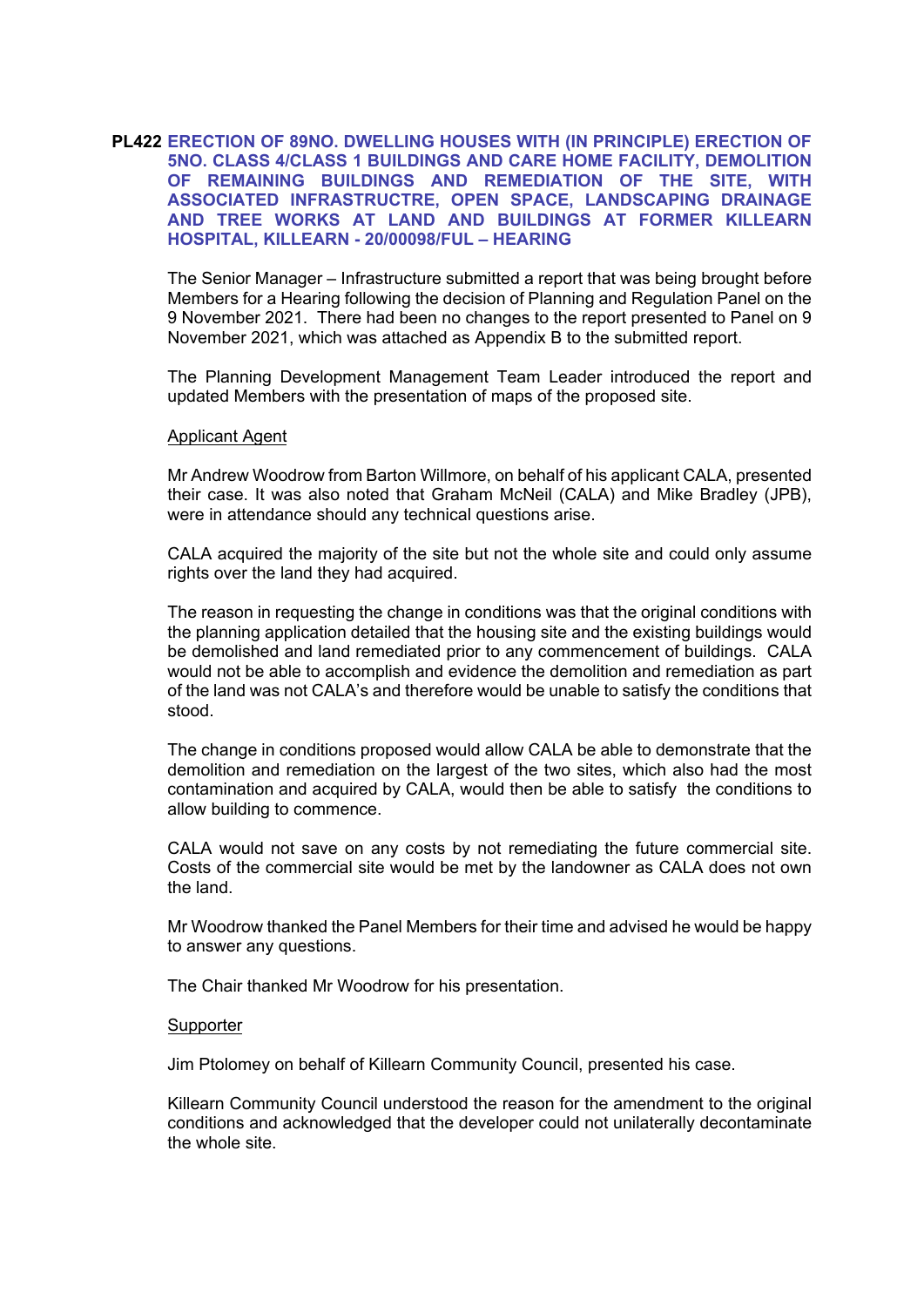The Community Council's position had always been and still was that, as included in the LDP, they would wish the entire site to be decontaminated which after all was the sole reason for the development. It had been hoped that it could be undertaken in one contract rather than in any phased manner.

Following developments it appeared that this scenario was now unlikely to transpire and they were now faced with the prospect of accepting part remediation or the project failing altogether leaving the site in a contaminated state.

Killearn Community Council noted that the part which could be decontaminated represented by far the majority of the site and realised it was preferable to the worst case scenario of the proposal falling through completely.

On the basis that at least a majority of the site would be cleared and the remainder provided a lower risk to persons on the site or the local community, Killearn Community Council supported the change of conditions to allow the development of the site in a phased manner.

It also requested the support of Stirling Council in applying such levers and conditions as it could to have the remainder of the site decontaminated.

Mr Ptolomey thanked the Panel Members for their time.

The Chair thanked Mr Ptolomey for his presentation.

### **Objector**

Mr David Young, as local resident, presented his case.

Mr Young noted that the reasons for the application to be heard was in reflection a substantial change to the variations of conditions. CALA's proposed change in conditions to only remediate one site went against the LDP and legislation.

Substantial changes to conditions meant attaining less of the original application proposed. CALA's previous proposal for the PPP application for the site, was that full remediation of both sites would be taken, for which the application was granted.

Mr Young also noted that no prior notice that the site would be split into two phases had been given to the local community and that details of the requested change to conditions were not known until the agenda had been released for the Panel meeting where this matter had originally been considered.

Due to the substantial change in conditions Mr Young urged the Panel to refuse the application and to hold CALA to the original conditions agreed.

Mr Young thanked the Panel Members for their time.

The Chair thanked Mr Young for his presentation.

In response to Members questions, the Planning Development Management Team Leader confirmed that the application was a significant change in conditions to the previous application. The new conditions requested still met the planning requirement that the applicant should adhere to if the application was granted.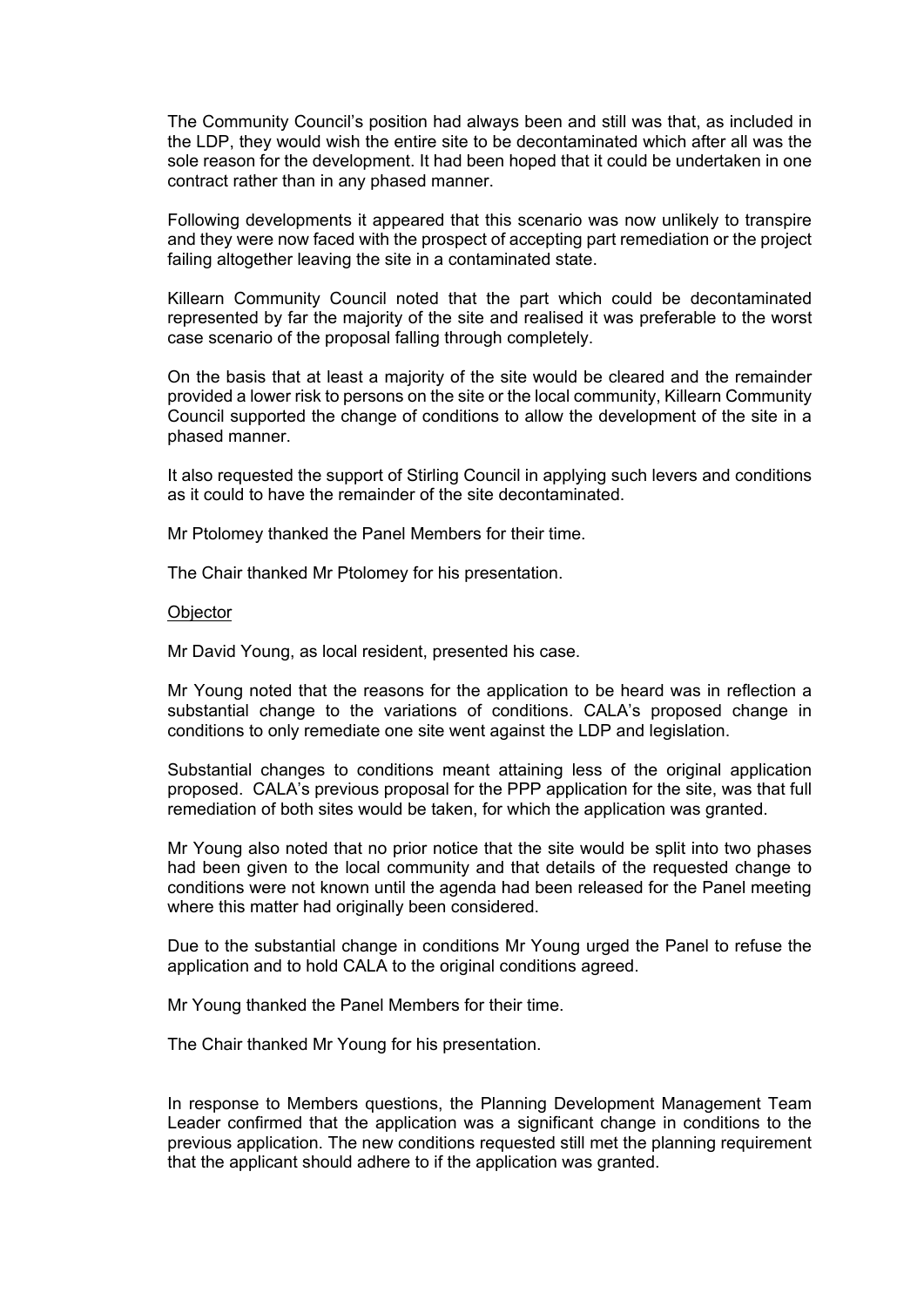Councillor Davies proposed that the application be refused due to lack of valid planning reasons due to a civil dispute.

Having failed to find a seconder, Councillor Davies asked for his dissent to be recorded.

# **Decision**

The Planning & Regulation Panel agreed to approve the application subject to the following:

- 1. the conditions detailed within Appendix A of the submitted report; and
- 2. the conclusion of the Section 75 Legal Agreement.

(Reference: Report by Senior Manager - Infrastructure, dated 24 December 2021, submitted)

> The Chair adjourned the meeting at 12.25pm to allow Applicant's Agent, Supporter and Objector to leave the meeting.

The Meeting reconvened at 12.35pm, noting All Elected Members, previously noted, present.

# **PL423 MIXED USE DEVELOPMENT COMPRISING OF OFFICES (CLASSES 2 & 4), RETAIL, GYM, DRIVE-THRU RESTAURANTS, CAR SHOWROOM AND ASSOCIATED CAR PARKING, INFRASTRUCTURE AND LANDSCAPING AT LAND AT CROOKBRIDGE TO SOUTH OF WICKES AND NORTH OF KERSE ROAD, MUIRTON ROAD, STIRLING – 21/00260/PPP – HEARING**

A report submitted by the Senior Manager – Infrastructure detailed Planning permission in principle was sought for a mixed use development comprising of offices (Classes 2 & 4), retail (Class 1 supermarket), drive-thru restaurant (sui generis), car showroom (sui generis), associated car parking, infrastructure and landscaping at land at Crookbridge, which is to the south of Wickes and North of the Kerse Road, Muirton Road, Stirling. The site was currently owned by the Stirling Development Agency (SDA), a joint venture company which included Stirling Council.

The application had been referred to the Planning & Regulation Panel by the Council's Planning and Building Standards Manager in accordance with the Council's Scheme of Delegation procedures since the application proposed a 'Major' development as defined in The Town and Country Planning (Hierarchy of Development) (Scotland) Regulations 2009. It was not considered that the development was significantly contrary to the Development Plan and therefore did not require determination by Full Council.

The application would be determined following a Hearing. The report formed the Report of Handling for the planning application in compliance with the Town and Country Planning (Development Management Procedure) (Scotland) Regulations 2013.

The Senior Planning Officer introduced the report and updated Members with the presentation of maps of the proposed site.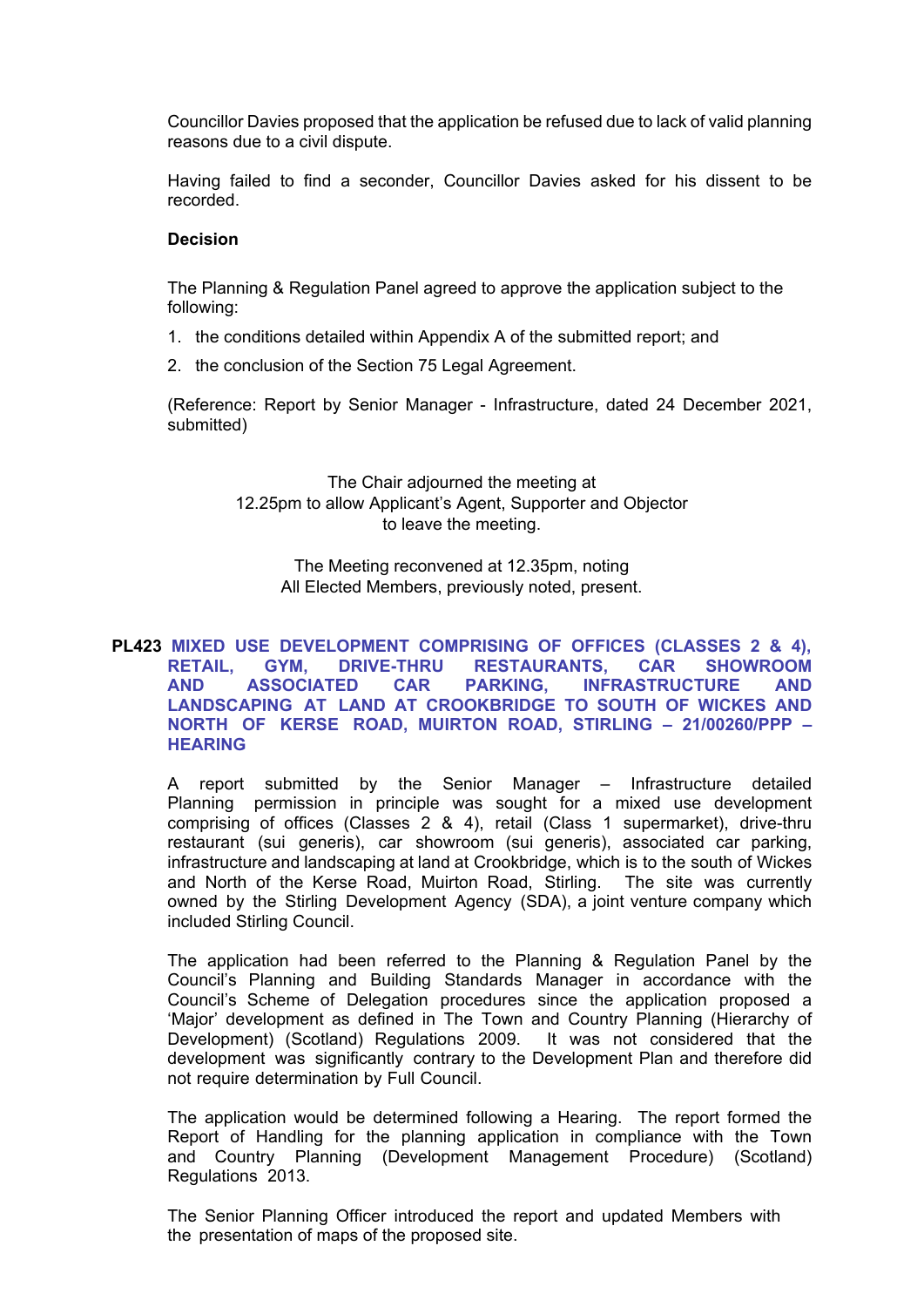### Applicant (Agent)

Mr Robin Holder from Holder Planning on behalf of his client Ramoyle Developments, presented their case. It was also noted that Keith Hargest (Hargest Planning), Stuart Harrow (DBA), Russ Stewart (Ramoyle Developments) and Jim Turnball (Ramoyle Developments), were in attendance should any questions arise.

The application was for a mix of uses, along with a foodstore, which had raised a number of concerns.

Stirling Council's Local Development Plan allocated the site for retail and office use, although the Panel Report acknowledged that there was no likely prospect of a bulky goods retailer locating here due to large oversupply of such premises.

The Panel Report was not correct on some key points relating to retail planning policies, and best practice relating to retail assessments.

The Retail Impact Assessment conducted by Hargest Planning was highly robust, undertaken fully in line with Scottish Government guidance and utilising the most upto-date information. The Council consultant's main criticism was that the assessment did not include a recent household survey of shopping patterns.

It had to be noted that it would have been impossible to undertake a reliable household survey since Covid Pandemic restrictions began in March 2020. It was not credible to suggest that a survey of shopping habits during the pandemic, when so many people had been working from home, could in any way be relied upon to predict shopping patterns when normal times return.

The Retail Assessment demonstrated that the proposed foodstore ASDA, would not have any significant impact on trading in Stirling City Centre. Instead it showed that the ASDA would compete with Tesco, Sainsbury's and Morrisons, but not to the extent that it threatened their viability.

The Panel Report criticised the development for being car dominated. The car parking numbers were required by the Council's own planning policies and standards for the allocated retail and office site. By definition, food shopping was less reliant on carborne customers than bulky goods, which needed to be transported. Also the Roads department had no objection.

In terms of enhanced active travel opportunities, land had now been secured from the SDA to achieve a pedestrian and wheeling bridge across the Town Burn to Springkerse, including the nearby park & ride.

Mr Holder thanked the Panel Members for their time, and welcomed any questions.

The Chair thanked Mr Holder for his presentation.

#### Supporter

Alan McIntosh from John Clark Motor Group, on behalf of his company, presented his case.

John Clark Motor Group had agreed terms to purchase a section of the Crookbridge site from Ramoyle Developments Limited, which would become the new location of their state of the art Jaguar and Land Rover car showroom in Stirling.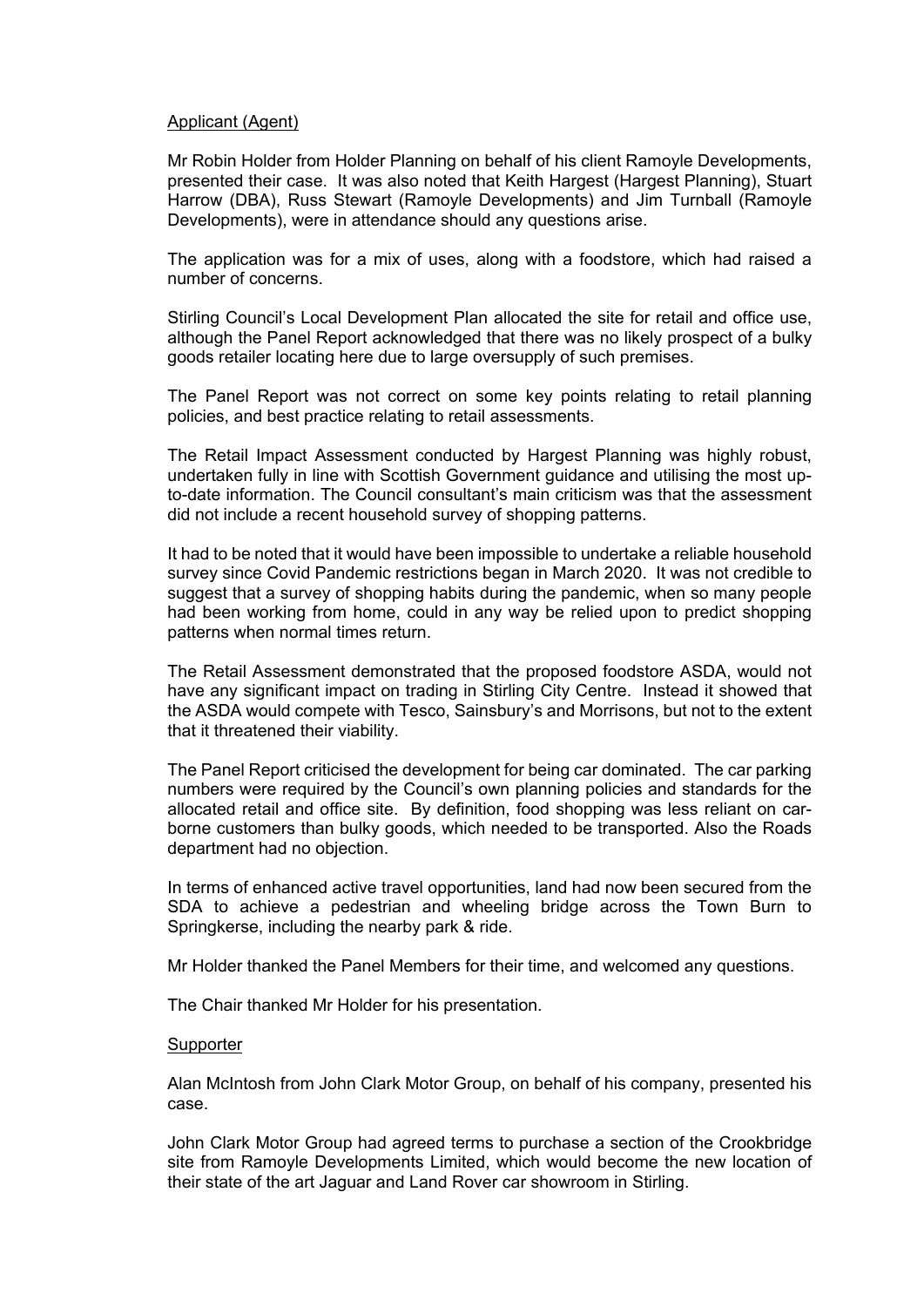Morrisons was a longstanding business and employer in the Stirling area, with some 75 locally based colleagues already employed, plus this number was expected to grow once the company relocated the Jaguar Land Rover business.

The growing importance of electric vehicles needed to be supported from a modern facility with the required infrastructure which could not be provided at the current location. The Jaguar and Land Rover products would become amongst the most ecofriendly in the car industry.

It was the intention to relocate and deliver an all new, purpose built facility that could support the growth in electric vehicle volumes and provide an exceptional experience to all of their valued local customers. The most appropriate location for car showrooms in Stirling was Kerse Road, as demonstrated by the number of other car retailers that already operated dealerships there.

John Clark Motor Group fully supported the current application and urged that consent be granted.

Mr McIntosh thanked the Panel Members for their time and advise he would be happy to answers any questions.

The Chair thanked Mr McIntosh for his presentation.

In response to Members questions, Keith Hargest confirmed that the shopping survey from 2008, noted within the officer report, had been used as a base line. Along with sensitivity testing, national retail information and more up to date surveys, had all been used to compile the Risk Assessment completed by Hargest Planning.

Mr Holder clarified that other sites within Stirling had been considered but were not suitable for the development.

#### Motion

The Planning & Regulation Panel is asked to refuse the application for the reasons set out below:

- 1. in the opinion of the Planning Authority, the applicant has not provided a Retail Impact Assessment that demonstrates that there will not be a harmful impact on the City Centre, as required by Scottish Planning Policy and Policy 2.7 of the Stirling Local Development Plan. This is because the Retail Impact Assessment is based on out of date information and is not robust or reliable as a result;
- 2. in the opinion of the Planning Authority, the applicant has not provided a robust, up to date Retail Capacity Assessment that demonstrates the scale and nature of any retail capacity and as such it cannot be demonstrated that there are no alternative City Centre sites, or town centre sites to accommodate the proposals, albeit of a reduced scale. As a result it is not possible to conclude that the proposals can satisfy Scottish Planning Policy on the retail sequential test and Development Plan requirements under policy 2.7 criteria;
- 3. in the opinion of the Planning Authority, the proposed foodstore development is contrary to Policy 2.6 of the Adopted Local Development Plan Oct 2018 as the proposals are for a different form of retailing than that stipulated in criteria (f) which directs that the Springkerse and Millhall Retail Commercial centre has a specific role and function for household (bulky goods) retail only. No up to date household survey information has justified whether the historical planning position related to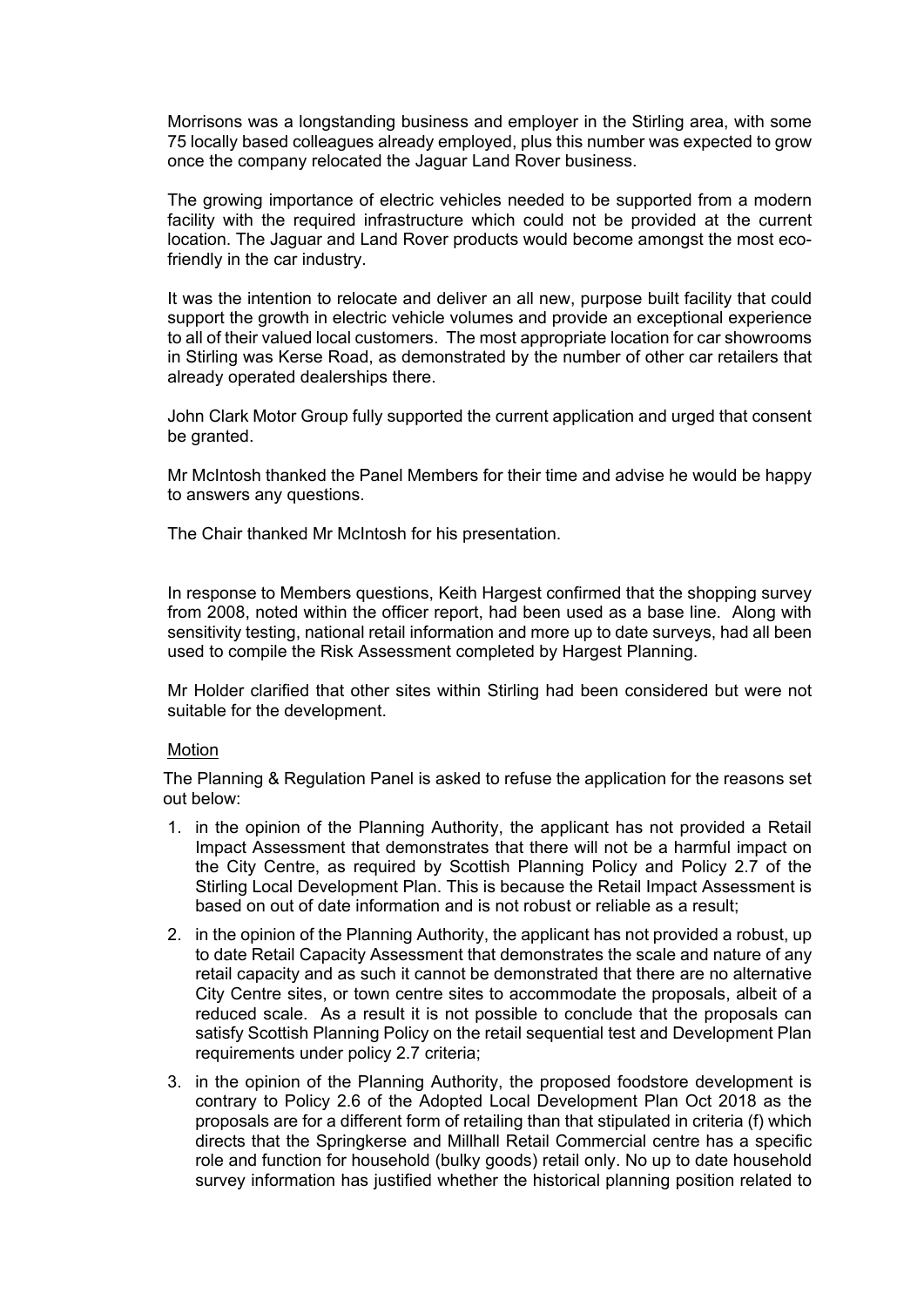there being only one superstore provided at the Springkerse and Millhall Commercial Centre continues to have any relevance. The demonstration of this irrelevance is required to support a position that the foodstore proposal would not undermine the role and function for the site and the Centre in the retail network as specified by the Development Plan; and

4. in the opinion of the Planning Authority, the proposed mixed use development is contrary to Primary Policy 1, Policies 1.1 and 3.1 of the Adopted Local Development Plan Oct 2018 and Supplementary Guidance 01: Placemaking as the approach to active travel displayed within the application is not considered to meet with the connectivity criteria set out within these policies insofar as it fails to provide for active travel connectivity. In particular it fails to provide a continuous accessible link from the proposed site through to the multi-modal accessible neighbouring Springkerse Retail Park. For the same reasons the proposals are contrary to Draft National Policy Framework 4, Policy 2: Climate emergency, as the development proposal fails to reduce the demand for (fossil fuel-based) energy by not promoting a modal shift away from the use of private motorised transport and towards walking and cycling in accordance with Scottish Planning Policy (Promoting Sustainable Transport and Active Travel).

Moved by Councillor Jim Thomson, seconded by Councillor Susan McGill.

# Amendment

The Planning & Regulation Panel agrees to approve the application subject to standard conditions and conditions to limit the scale and scope of retail provision.

The reasoning rested on Local Development Plan Policies 2.6 and 2.7.

On 2.6 the proposals would not have an adverse impact on the role and function of the Springkerse and Millhall Retail Park as there was an existing food superstore and the proposals would simply add choice and bring economic benefit provided conditions are applied to restrict permitted development rights and ensure that the proposal is developed as a class 1 foodstore.

On 2.7 it was considered that there would be no detrimental impact as the sensitivity analysis even at 10% difference would only have a 1% impact. It was considered that the sequential test had been met as the proposals were for a superstore and there were not alternative sites that could accommodate a superstore.

Moved by Councillor Scot Farmer, seconded by Councillor Robert Davies.

On the roll being called, the Members present voted as follow:-

| For the Amendment (4)     | <b>Councillor Robert Davies</b><br><b>Councillor Scott Farmer</b><br>Councillor Graham Houston<br>Councillor Alasdair MacPherson |
|---------------------------|----------------------------------------------------------------------------------------------------------------------------------|
| Against the Amendment (2) | Councillor Susan McGill<br>Councillor Jim Thomson                                                                                |

The Amendment was carried by 4 votes to 2 votes and became the Substantive Motion.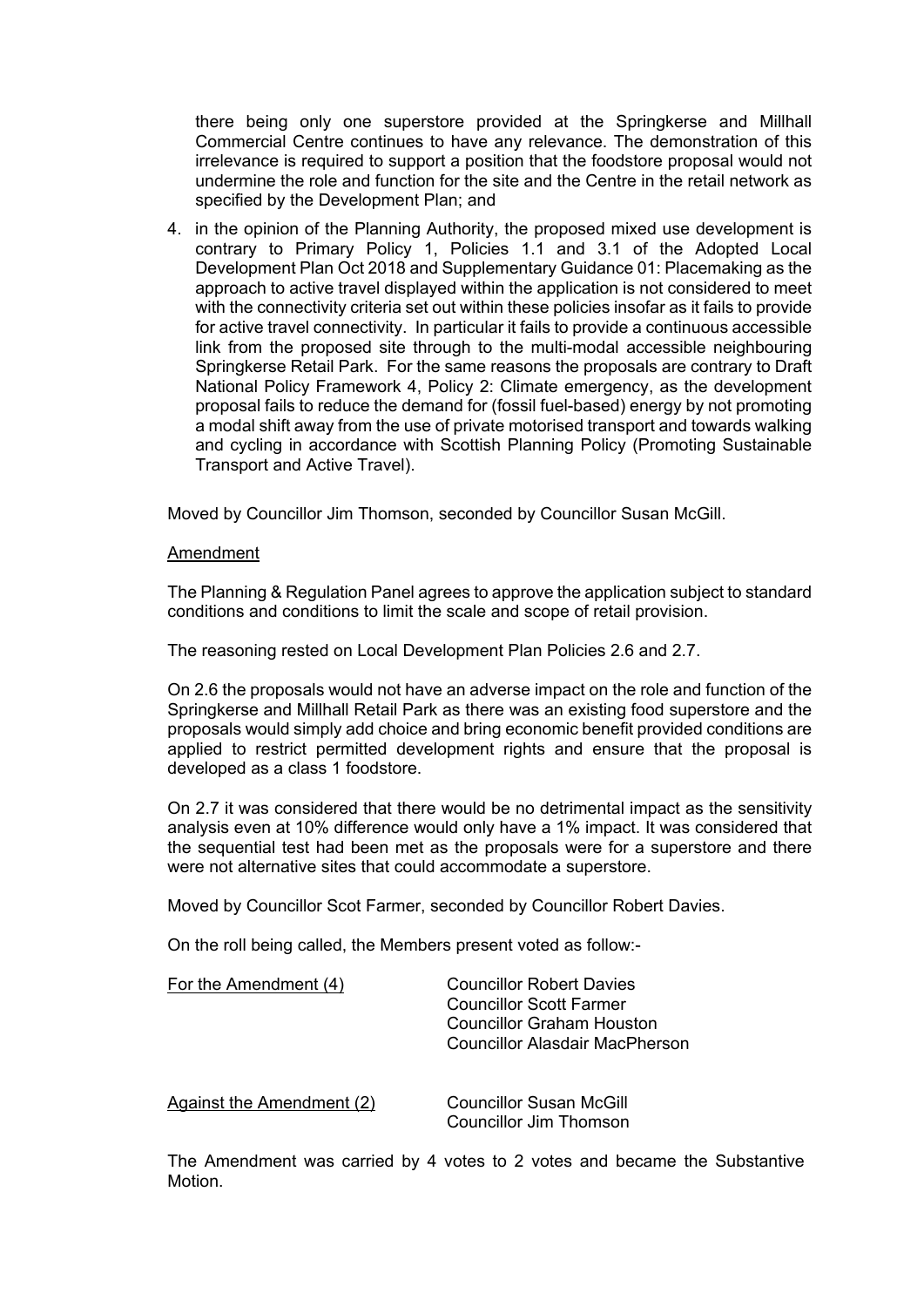On the roll being called for the Substantive Motion, the Members present voted as follows:-

| For the Substantive Motion (4)     | <b>Councillor Robert Davies</b><br><b>Councillor Scott Farmer</b><br><b>Councillor Graham Houston</b><br><b>Councillor Alasdair MacPherson</b> |
|------------------------------------|------------------------------------------------------------------------------------------------------------------------------------------------|
| Against the Substantive Motion (2) | Councillor Susan McGill<br><b>Councillor Jim Thomson</b>                                                                                       |

The Substantive Motion was carried by 4 votes to 2 votes.

### **Decision**

The Planning & Regulation Panel agreed to approve the application subject to standard conditions and conditions to limit the scale and scope of retail provision.

(Reference: Report by Senior Manager - Infrastructure, dated 24 December 2021, submitted)

The Chair adjourned the meeting at 1.25pm to allow Applicant's Agent, Supporter and Objector to leave the meeting and to allow for a 15 minute comfort break.

> The Meeting reconvened at 1.45pm, noting All Elected Members, previously noted, present.

# **PL424 EXTENSION OF MINERAL EXTRACTION OPERATIONS AND CONSTRUCTION OF CONVEYOR BRIDGE, INCLUDING SITE RESTORATION AT LAND SOUTH OF CAMBUSMORE HOUSE, DOUNE – 21/00146/FUL**

The Senior Manager – Infrastructure submitted a report that detailed an application that was a major planning application under the terms of the Town and Country Planning (Hierarchy of Developments) (Scotland) Regulations 2009. The application for planning permission was accompanied by an Environmental Impact Assessment in accordance with the Town and Country Planning (Environmental Impact Assessment) (Scotland) Regulations 2017 (as amended).

The report formed the Report of Handling for the planning application in compliance with the Town and Country Planning (Development Management Procedure) (Scotland) Regulations 2013.

The Senior Planning Officer introduced the report and updated Members with the presentation of maps of the proposed site.

In response to Members questions, the Senior Planning Officer confirmed that Environmental Health had been consulted, noting no issues raised although conditions applied. The Bond that had been agreed, which would restore the land to its existing landscape and monitored quarterly, was a robust condition and had been agreed with the developer.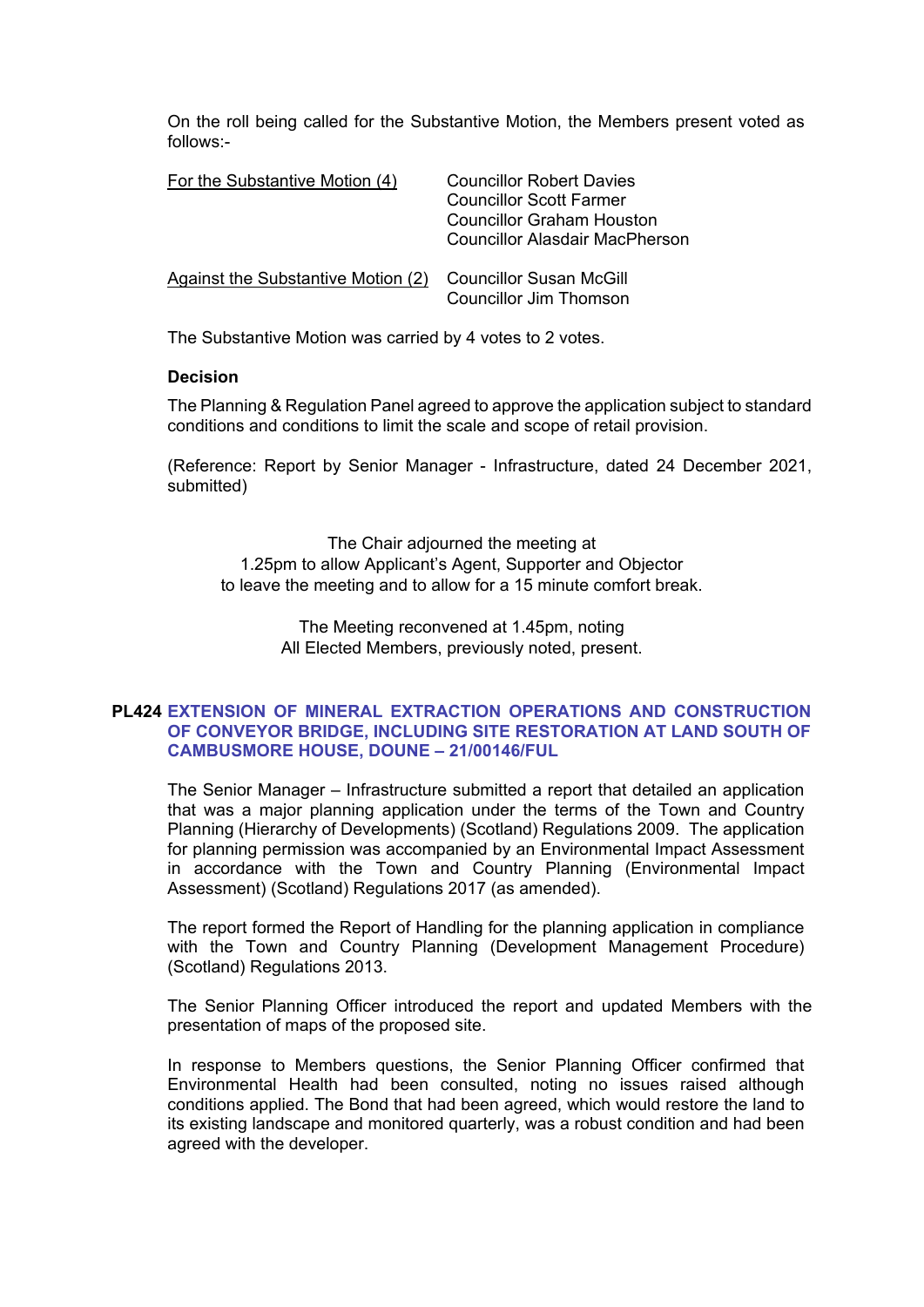The Senior Planning Officer also noted that the site would be monitored by an Ecological Clerk of Works that would submit a report on the impact on the habitat of protected fish and animal species.

# **Decision**

The Planning & Regulation Panel agreed to approve the application subject to the conditions and reasons as set out within Appendix 1 to the submitted report.

(Reference: Report by Senior Manager - Infrastructure, dated 24 December 2021, submitted)

# **PL425 DESIGNATED PARKING FACILITY WITHIN THE WOODLAND TO PROVIDE VISITORS A SAFE PARKING OPTION AND INVOLVING A ROAD UPGRADE INCLUDING PASSING PLACES, A NEW LINK PATH FROM THE CAR PARK TO THE EXISTING ROAD NETWORK, AND THE RESTRICTION OF THE CURRENT BELLMOUTH PARKING AREA AT LAND EAST AND SOUTH OF GARTCARRON FILTERS COTTAGE, FINTRY - FORESTRY AND LAND SCOTLAND - 21/00816/FUL**

A report submitted by the Senior Manager – Infrastructure detailed that Full Planning permission was sought to create a designated parking facility which would also involve upgrading the road, bellmouth and passing place, a new link path and the restriction of the current bellmouth parking area. The site was located on land east and south of Gartcarron Filters Cottage in Fintry and the access to the car parking will be off the B818.

The application was being reported to Panel, as it had received five objections, therefore in line with the approved scheme of delegation was required to be considered by the Panel.

The report formed the Report of Handling for the planning application in compliance with the Town and Country Planning (Development Management Procedure) (Scotland) Regulations 2013.

The Planning Development Management Team Leader and Planning Officer introduced the report and updated Members with the presentation of maps of the proposed site.

The Planning Development Management Team Leader noted an error and advised that at paragraph 2.4 within the submitted report, it should read 42 car parking bays.

In response to Members questions, the Planning Officer confirmed that the application had arisen due to unsafe car parking along a main road. It was also noted that due to lack of infrastructure, no electrical vehicle charging points had been included within the application.

Following advice from the Planning and Building Standards Manager, the Panel agreed that an additional condition would be added, requesting that the applicant submit an EV strategy to the Planning department.

# **Decision**

The Planning & Regulation Panel agreed to approve the application subject to the conditions set out within Appendix 1 to the submitted report.